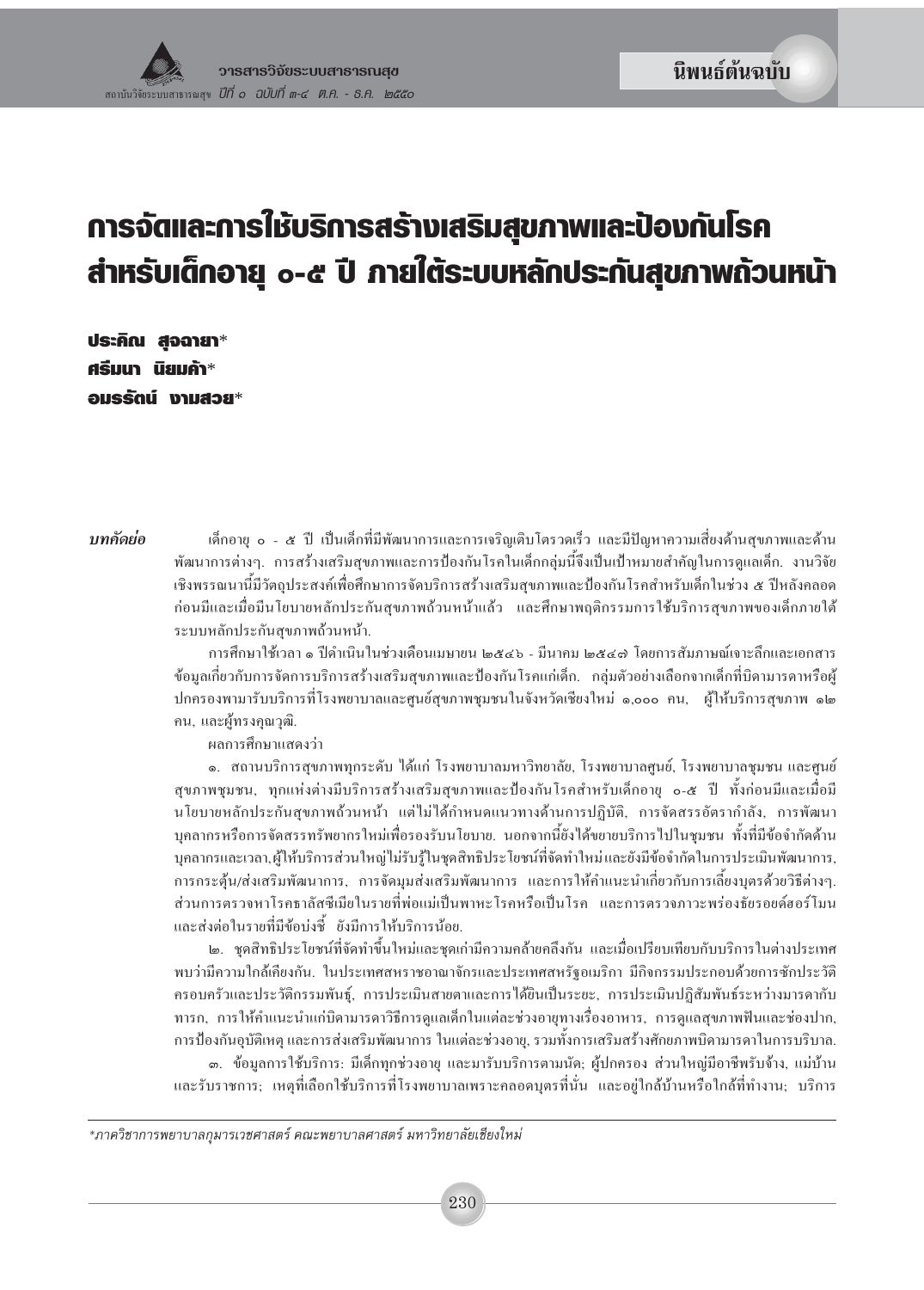ึ ประจำได้แก่ ซั่งน้ำหนัก วัดส่วนสูง และรับวัคซีน, ส่วนการประเมินพัฒนาการ การได้รับคำแนะนำในการเลี้ยงดูบุตร ้และการได้รับคำแนะนำเกี่ยวกับการส่งเสริมและกระดุ้นพัฒนาการ ยังมีน้อย; ส่วนใหญ่พอใจต่อบริการที่ได้รับ. เมื่อมี ี นโยบายหลักประกันสูขภาพถ้วนหน้า พฤติกรรม การใช้บริการไม่แตกต่างจากเดิมมากนัก โดยร้อยละ ๕๑.๑ พอใจ ึ บริการเหมือนเดิมแต่ความพึงพอใจแตกต่างกันอย่างมีนัยสำคัญทางสถิติ(ค่าพี < 0.00๑) ต่อบริการวัดส่วนสูง, การรับวัคซีน, การส่งเสริมพัฒนาการ, การประเมินภาวะสุขภาพ, และการได้รับคำแนะนำในการดูแลบุตร.

คำสำคัญ : การสร้างเสริมสุขภาพ, การป้องกัน โรค, พฤติกรรมการใช้บริการสุขภาพ, ระบบหลักประกันสุขภาพถ้วนหน้า

*Abstract* **Looking at Health Promotion and Disease Prevention Services for Children 0-5 Years Old in the Periods before and after the Introduction of the Universal Health Coverage System Prakin Suchaxaya, Srimana Niyomkar and Police Captain Amornrat Ngamsuoy** *\*Department of Pediatric Nursing, Faculty of Nursing, Chiangmai University, Chiang Mai 50200*

> Children under five years old normally grow and develop rapidly; during that process they are at risk of failing to reach the vital goal. Therefore, health promotion and disease prevention comprise potential means for taking care of such children. This study was aimed at studying a profile of the health promotion and disease prevention (HP-DP) services for them, regarding the utilization of the Universal Health Coverage System, and the attendants' behavior. Descriptive design with in-depth interview was employed for data collection in the period from April 2003 to March 2004. The materials and the subjects studied included documents, 1,000 selected children and their parents who attended HP-DP clinics, 12 health-care providers, and experts. Questionnaires and interview guidelines were used for collecting information. The findings revealed the following:

> 1. All university hospitals, regional and community hospitals, as well as community primary care units were providing HP-DP services in those settings both before and after the implementation of the Universal Health Coverage policy, apparently without establishing institutional policies and practice guidelines, manpower allocation, staff development or resource planning. Services were also extended to the community despite the limitations of personnel and time constraints. The majority of health-care providers did not understand much about the newly introduced benefit package for children under five years old. In addition, limitations remained on practices in the assessment of childhood development, in developmental stimulation or promotion, the arrangement of the developmental promotion corner and counselling on child-rearing. Thalassemia screening for children whose parents showed traits or were diseased, and thyroid hormone testing for children with indications were seldom practiced.

> 2. The old and new benefit packages of health promotion and disease prevention in children under five years old did not differ much. Although the known services in the United Kingdom and the United States were included, the practices of recording family history, genetic history, vision and hearing tests, mother-child interaction, parental advice regarding food, oral care, accident prevention, and child development promotion and empowering parents in child care were covered.

> 3. General information on children and their parents' behavior on attending the HP-DP service noted that the mothers were mostly the persons who brought their children to the well baby clinic. Most of them were workers, housewives and civil servants. They preferred the hospital's HP-DP service as it was the place where their child was delivered and was in the vicinity of their residence. However, the services included mainly weight and height measurements, and vaccination. Seldom included were child development assessment and advice on child-rearing and child development promotion. Satisfaction with the health service was 53.3 percent of the samples before and after the introduction of the Universal Health Coverage policy, denoting no difference. Satisfaction with the services related to height measurement, vaccination, developmental promotion, health assessment and advice on child care did not differ significantly statistically ( $p < 0.001$ ).

*Key words: health promotion, disease prevention, service use behavior, Universal Health Coverage System*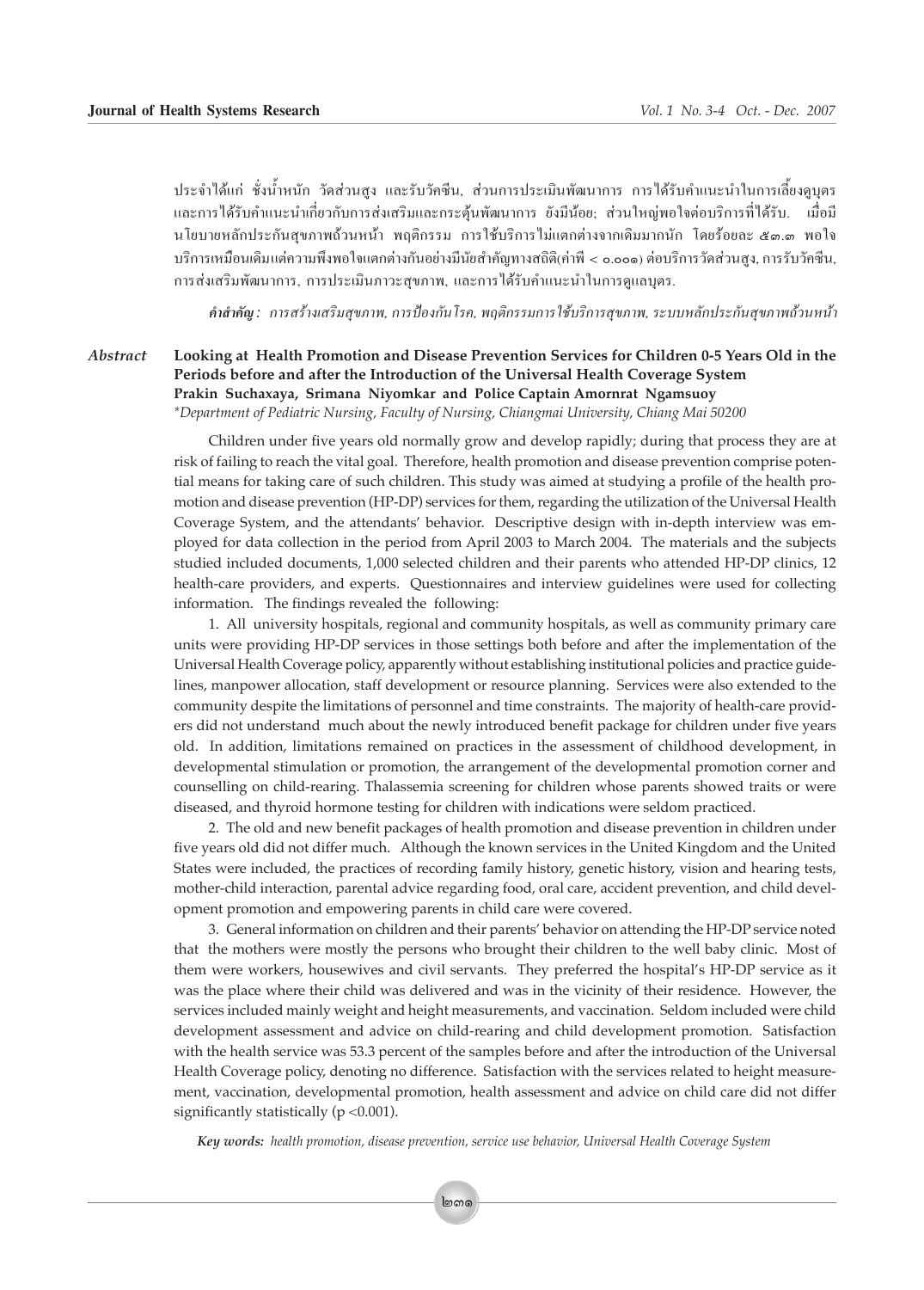# ภูมิหลังและเหตุผล

ด็กแรกคลอด - ๕ ปีอยู่ในวัยที่มีอัตราการเจริญเติบโตและ • พัฒนาการสูงและมีการเปลี่ยนแปลงในทุกด้านทั้งร่างกาย จิตใจ สังคม อารมณ์ และสติปัญญา, ซึ่งการเปลี่ยนแปลงดัง กล่าวเป็นผลของปัจจัยพันธุกรรมและสิ่งแวดล้อมตั้งแต่อยู่ใน ิ ครรภ์มารดาและภายหลังคลอด. เด็กที่ได้รับการเลี้ยงดู ดูแล อย่างดีเป็นรากฐานสำคัญที่จะทำให้เด็กเติบโตและพัฒนาเป็น ผู้ใหญ่ที่มีสุขภาพและมีคุณภาพชีวิตที่ดี. ปัจจุบันประเทศ ไทยกำลังอยู่ในยุคของการปฏิรูประบบสุขภาพที่มุ่งเน้นให้ ประชาชนดูแลสุขภาพของตนเอง มีพฤติกรรมสุขภาพที่ดี และ ้มีการสร้างเสริมสุขภาพ เพื่อให้ประชาชนมีสุขภาพที่แข็งแรง ไม่เป็นโรคที่ป้องกันได้ และไม่ต้องป่วยเข้ารับการรักษาในโรง พยาบาล ซึ่งมีผลกระทบต่อบุคคล ครอบครัว และสังคม. แนวนโยบายดังกล่าวนี้ได้เริ่มมีมาตั้งแต่ในแผนพัฒนา สาธารณสขแห่งชาติฉบับที่ ๘ ที่ได้มีการปรับทิศทางการให้ บริการสุขภาพโดยเน้นการสร้างเสริมสุขภาพ เพื่อให้บุคคลมี ้ความสามารถควบคุมปัจจัยที่เป็นตัวกำหนดสุขภาพ ซึ่งจะ เป็นผลให้บุคคลมีสุขภาพดีขึ้น เพิ่มระดับความผาสุกของบุคคล ครอบครัว ชุมชนและสังคม ตามที่กฎบัตรออตตาวาบัญญัติไว้® รัฐบาลไทยได้เห็นความสำคัญในเรื่องนี้ จึงได้จัดสรรงบ ประมาณจำนวนมากในการจัดทำโครงการเพื่อสร้างเสริมสุข ภาพและป้องกันโรค และจัดบริการรักษาสำหรับเด็ก.

ใน พ.ศ. ๒๕๔๔ รัฐบาลได้มีนโยบายเร่งด่วนเรื่องการสร้าง หลักประกันสุขภาพถ้วนหน้า เพื่อลดรายจ่ายโดยรวมของ ประเทศและประชาชนในการดูแลสุขภาพและสร้างโอกาสใน การเข้าถึงบริการสาธารณสุข. หนึ่งในนโยบายดังกล่าว ได้มี การกำหนดกิจกรรมในชุดสิทธิประโยชน์ด้านการสร้างเสริมสุข ภาพและป้องกันโรคสำหรับเด็กอายุ ๐ - ๕ ปี<sup>(๒)</sup> เนื่องจากเด็ก เหล่านี้มีความจำกัดในการดูแลตนเอง และการตัดสินใจด้าน ิสุขภาพ ยังอยู่ในวัยที่ไม่สามารถกระทำกิจกรรมเพื่อดูแล สุขภาพของตนเองได้อย่างเต็มที่ ต้องอาศัยการช่วยเหลือ การชี้แนะ หรือการช่วยเหลือจากบิดามารดาหรือผู้ปกครองใน การดูแลสุขภาพทุกกรณี. ดังนั้น บิดามารดาหรือผู้ปกครอง จึงเป็นผู้ที่มีบทบาทสำคัญในการตัดสินใจเลือกใช้บริการสุข

ภาพตามที่เห็นควร. ปัจจัยที่มีอิทธิพลต่อพฤติกรรมการใช้ ้บริการสุขภาพของเด็กนั้นย่อมขึ้นอยู่กับการตัดสินใจและ ิการพามาของบิดามารดาหรือผู้ปกครอง ซึ่งหากพิจารณา พฤติกรรมการใช้บริการตามแนวคิดของ ฟิลิบ คอทเลอร์ อาจ ึกล่าวได้ว่า บิดามารดาหรือผู้ปกครองได้รับอิทธิพลมาจากสิ่ง กระตุ้นที่ทำให้เกิดความต้องการที่เป็นเหตุจูงใจให้เกิดการไป ใช้บริการ ซึ่งมีทั้งสิ่งกระตุ้นภายในและภายนอกร่างกาย และ ความต้องการที่เกิดขึ้นจะผ่านเข้าไปในความรู้สึกนึกคิดของ บิดามารดาหรือผู้ปกครอง แล้วเกิดการประมวลผลขึ้นใน จิตใจโดยได้รับอิทธิพลจากลักษณะ และการตัดสินใจของบิดา มารดาหรือผู้ปกครอง แล้วจึงเกิดการตอบสนองหรือการ ตัดสินใจไปใช้บริการ<sup>(๓)</sup>.

ภายใต้นโยบายและพระราชบัญญัติหลักประกันสุขภาพ แห่งชาติที่เปลี่ยนแปลงไป ทำให้สถานบริการสุขภาพที่สังกัด กระทรวงสาธารณสุขต้องมีการปรับโครงสร้างและการบริหาร จัดการงานการสร้างเสริมสุขภาพอย่างเร่งด่วน. ในภาวะการณ์ ที่มีทรัพยากรจำกัดและภารกิจหลากหลาย นโยบายดังกล่าว จึงมีผลกระทบโดยตรงต่อพฤติกรรมผู้ใช้บริการ ผู้ให้บริการ และสถานบริการสุขภาพ. ดังนั้นจึงศึกษาบริการหรือกิจกรรม เพื่อเสริมสร้างสุขภาพและป้องกันโรคสำหรับเด็กอายุ ๐ - ๕ ปี ก่อนมีและเมื่อมีนโยบายหลักประกันสุขภาพถ้วนหน้า และ พฤติกรรมการใช้บริการสุขภาพของเด็กซึ่งเป็นผลของการ ตัดสินใจของบิดามารดา โดยเน้นเฉพาะบริการสร้างเสริมสุข ภาพสำหรับเด็กอายุ ๐ - ๕ ปี ในจังหวัดเชียงใหม่ซึ่งเป็น จังหวัดที่ใหญ่ที่สุดและมีจำนวนประชากรมากที่สุดในภาค เหนือ" เพื่อจะได้แนวทางในการพัฒนาบริการสร้างเสริมสุขภาพ และพฤติกรรมการใช้บริการสุขภาพของเด็ก พร้อมทั้งกระตุ้น ให้เด็กและผู้ปกครองได้รับรู้สิทธิการได้รับบริการสุขภาพและ เข้าถึงบริการสุขภาพภายใต้ระบบหลักประกันสุขภาพถ้วนหน้า. คณะผู้วิจัยได้ให้ข้อเสนอแนะเชิงนโยบายด้านการจัดบริการ สุขภาพสำหรับเด็กอายุ ๐ - ๕ ปี เพื่อให้มีสุขภาวะตาม เจตนารมณ์ของการปฏิรูประบบสุขภาพและของสำนักงาน สนับสนุนการสร้างสุขภาพ.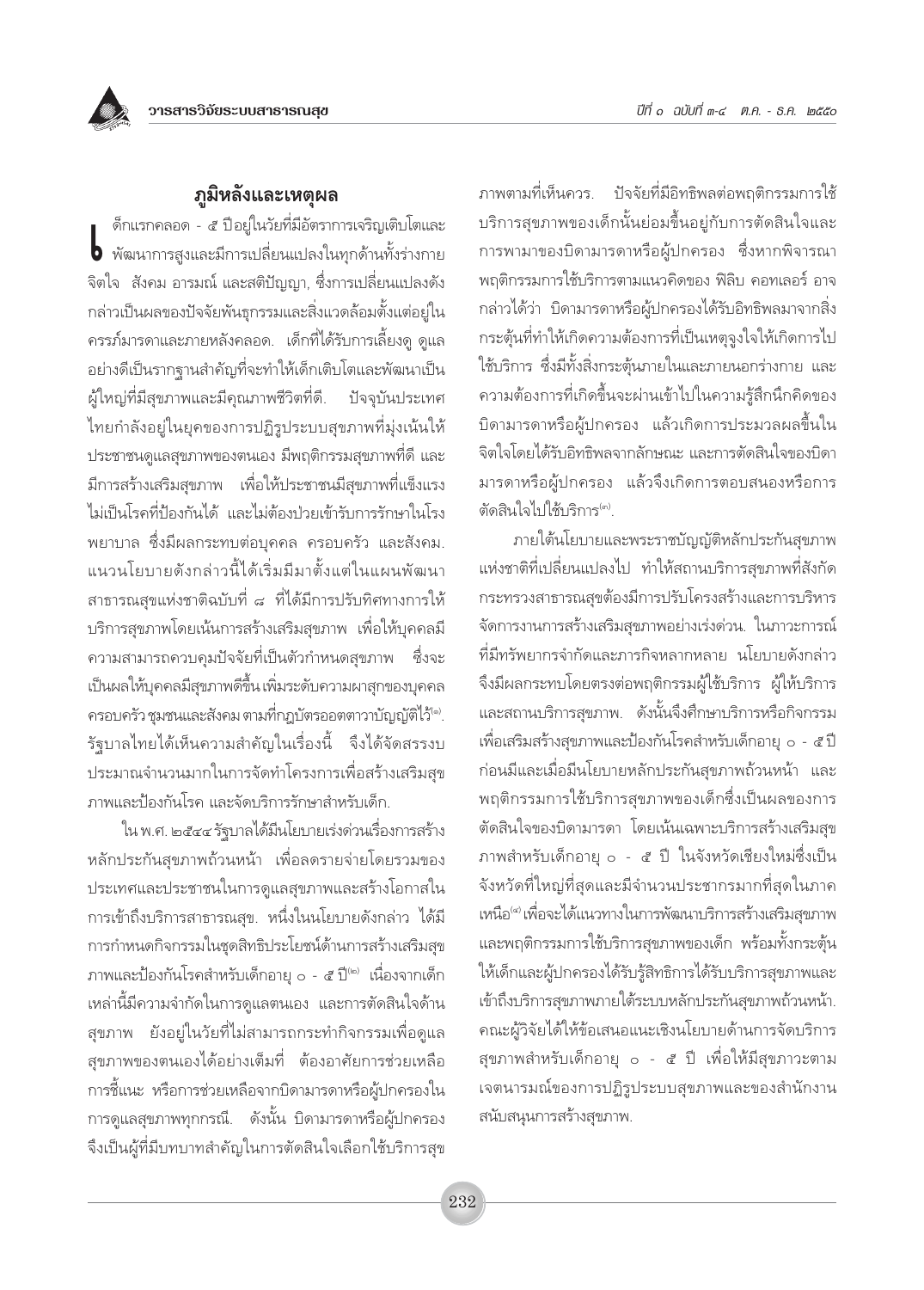# ระเขียบวิธีสีภา**มา**

การวิจัยครั้งนี้ เป็นการวิจัยเชิงพรรณนา จากการสัมภาษณ์ เชิงลิ๊กเกี่ยวกับการจัดบริการสร้างเสริมสุขภาพและป้องกันโรค สำหรับเด็กอายุ ๐ - ๕ ปี และรับความคิดเห็นต่อชุดสิทธิ ประโยชน์ รวมทั้งพฤติกรรมสุขภาพของเด็ก โดยใช้แนวคิด ภาวะสุขภาพเด็ก การเจริญเติบโตและพัฒนาการของเด็ก, การสร้างเสริมสุขภาพเด็ก และสิทธิประโยชน์ด้านการสร้าง เสริมสุขภาพและป้องกันโรคเด็กตามโครงการหลักประกัน สขภาพถ้วนหน้า.

#### ึกลุ่มตัวอย่าง ได้จากประชากรโดย

๑. ศึกษาเอกสารที่เกี่ยวข้อง ได้แก่ เอกสารจากหนังสือ ตำรา วารสาร สิ่งตีพิมพ์ของรัฐ และบันทึกต่าง ๆ ที่เกี่ยวกับ นโยบาย แนวปฏิบัติ มาตรฐานหรือการกำหนดบริการสำหรับ เด็กอายุ ๐ - ๕ ปี ในชุดสิทธิประโยชน์ของระบบหลักประกัน สุขภาพถ้วนหน้าของสถานบริการสุขภาพ.

๒. ผู้ทรงคุณวุฒิด้านการสร้างเสริมสุขภาพและป้องกัน โรคเด็กอายุ ๐ - ๕ ปี จำนวน ๑๐ คน.

.๓. แพทย์ พยาบาล เจ้าหน้าที่สาธารณสุขและผู้ให้บริการ สุขภาพของสถานบริการสุขภาพ ๓ ระดับ ในเขตจังหวัดเชียงใหม่ ้ที่ให้บริการสร้างเสริมสุขภาพโดยรวมและเฉพาะเรื่องแก่เด็กอายุ ๐ - ๕ ปี จากสถานบริการของโรงพยาบาลมหาวิทยาลัย ๑ แห่ง, โรงพยาบาลศูนย์ ๑ แห่ง, โรงพยาบาลชุมชน ๓ แห่ง และ ์ศูนย์สุขภาพชุมชน ๑ แห่ง, เลือกอย่างเจาะจงจากสถาน งธิการแห่งละ ๒ คน ได้ ๑๒ คน

ี่ ๔. บิดา มารดาหรือผ้ปกครองที่พาเด็กมารับบริการที่ คลินิกเด็กดี โดยใน พ.ศ. ๒๕๔๕ มีจำนวนเด็กแรกเกิด - ๕ ปี ในจังหวัดเชียงใหม่ ทั้งสิ้น ๘๙.๒๐๒ ราย ซึ่งในจำนวนนี้มี เด็กอายุ ๐ - ๕ ปีอาศัยอยู่ในอำเภอเมือง ๙,๘๐๓ ราย, อำเภอ แม่ริม ๓,๙๙๘ ราย, อำเภอหางดง ๓,๐๔๓ ราย, อำเภอ สันกำแพง ๒.๙๘๘ ราย, และอำเภอสะเมิง ๑.๔๓๙ ราย, ีซึ่ง ้ทั้งหมดนี้เป็นตัวแทนของประชากรในการศึกษารวม ๒๑.๒๗๑ ราย. ส่วนที่เหลือ ๖๗,๙๓๑ รายอาศัยอยู่ในอำเภออื่น ๆ นอกเหนือจากการศึกษาครั้งนี้. กล่มตัวอย่างเลือกจากบิดา มารดาหรือผู้ปกครองที่นำเด็กมารับบริการที่คลีนิกเด็กดี ตาม คุณสมบัติที่กำหนดไว้ โดยกำหนดขนาดกลุ่มตัวอย่างจาก ตารางสำเร็จรูปของยามาเน่ ที่ระดับความเชื่อมั่นร้อยละ ๙๕ ี<br>ความคลาดเคลื่อนร้อยละ ±๔ ได้ขนาดกลุ่มตัวอย่างขั้นต่ำ ้จำนวน ๖๒๑ ราย แต่ผู้วิจัยกำหนดกลุ่มตัวอย่างในการศึกษา ครั้งนี้เป็นจำนวน ๑,๐๐๐ ราย (ตารางที่ ๑).

### เครื่องมือที่ใช้ในการวิจัย ประกอบด้วย

แนวคำถามการสัมภาษณ์เชิงลึกเรื่องการจัดบริการสร้าง เสริมสุขภาพและป้องกันโรคสำหรับเด็กอายุ ๐ - ๕ ปี และ พฤติกรรมการใช้บริการสุขภาพสำหรับเด็ก ภายใต้ระบบหลัก ประกันสุขภาพถ้วนหน้าของผู้ทรงคุณวุฒิ, แนวคำถามการ สัมภาษณ์เชิงลึกผู้ให้บริการเรื่องการจัดบริการสร้างเสริมสุข ภาพและป้องกันโรค. แบบสอบถามพฤติกรรมการใช้บริการ สร้างเสริมสุขภาพและป้องกันโรคของเด็กในลักษณะ แบบสอบกามปีโครงสร้างโดยใช้คำกามแบบปลายเปิดและ

| อำเภอ    | อำนวนประชากร (คน)              | อำนวนตัวอย่าง (คน) |
|----------|--------------------------------|--------------------|
| เมือง    | $\epsilon$ ,പ്റത               | ය්දිග              |
| แม่ริม   | ග, $\epsilon$ දිය              | ගෝය                |
| หางดง    | ണ,ഠ $\alpha$ ന                 | ෨ෙ                 |
| สันกำแพง | $\mathsf{I}_\mathfrak{D},$ ಕದದ | லெல                |
| สะเมิง   | $0,$ රැග $5$                   | ່ວດ                |
| รวม      | ๒๑,๒๗๑                         | 0,000              |
|          |                                |                    |

ี <mark>ตารางที่</mark> ๑ ประชากรและประชากรตัวอย่าง จำแนกตามอำเภอในจังหวัดเชียงใหม่ พ.ศ. *๒๕๔๕*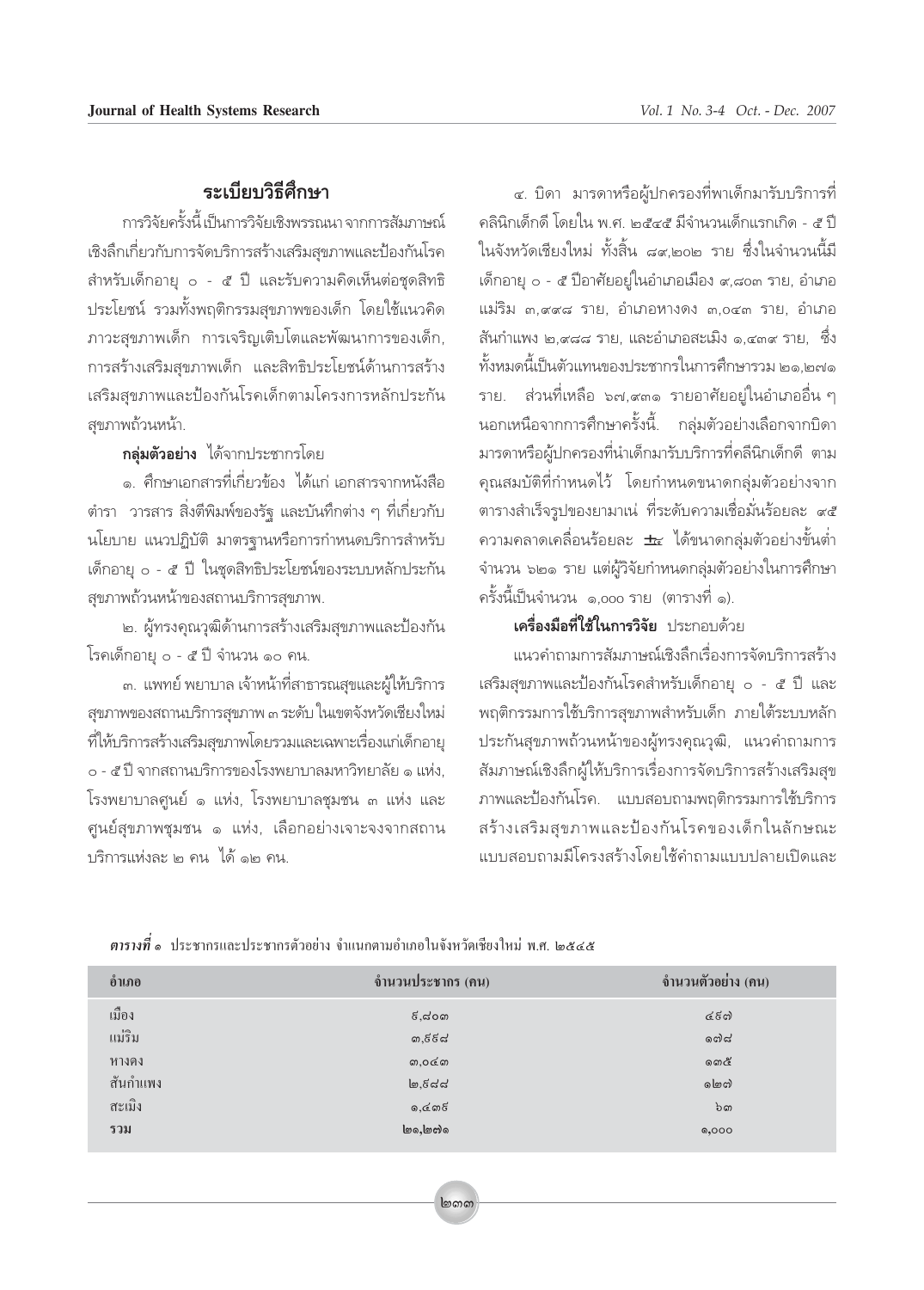

ปลายปิด ได้แก่คำถามเกี่ยวกับประเภทของบริการที่ได้รับ. เหตุผลของการไปใช้บริการ, ความถี่บ่อยของการไปใช้บริการ, ค่าใช้จ่ายในการใช้บริการ, ความพึงพอใจในการรับบริการ และพฤติกรรมบริการสุขภาพที่ต้องการ แล้วจึงจัดกลุ่มคำ ้ตอบและนับจำนวนความถี่. คุณภาพความตรงของเครื่องมือ ตรวจสอบโดยผู้ทรงคุณวุฒิจำนวน ๔ คน ประกอบด้วย รอง นายแพทย์สาธารณสุขจังหวัด ๒ คน, พยาบาลหน่วยบริการ สุขภาพเด็กดี ๑ คน และอาจารย์ภาควิชาการพยาบาลกุมาร เวชศาสตร์ ๑ คน. จากนั้นนำเครื่องมือไปทดลองใช้กับผ้ ้าไกครองเด็กจำนวน ๑๐ ราย เพื่อตรวจสอบความเข้าใจ

#### การรวบรวมข้อมูลและวิเคราะห์ข้อมูล

ผู้วิจัยเก็บรวบรวมข้อมูลด้วยตนเอง ณ สถานบริการ สขภาพที่เป็นตัวแทนของประชากรในจังหวัดเชียงใหม่เป็น ระยะเวลา ๑ ปี (เมษายน ๒๕๔๖ - ๒๕๔๗) โดยการศึกษา เอกสารที่เกี่ยวข้อง และเก็บรวบรวมข้อมูลจากกลุ่มตัวอย่างที่ เป็นมนุษย์ โดยแจ้งให้กลุ่มตัวอย่างทราบถึงการพิทักษ์สิทธิ์ ให้กลุ่มตัวอย่างที่เป็นบิดามารดาหรือผู้ปกครองเด็กเป็นผู้ตอบ แบบสอบถามพฤติกรรมการใช้บริการสร้างเสริมสุขภาพและ ป้องกันโรคของเด็กด้วยตัวเอง ส่วนกลุ่มตัวอย่างที่เป็นผู้ทรง ้คุณวุฒิและบุคลากรทางการแพทย์ผู้ให้บริการ ผู้วิจัยเป็นผู้ สัมภาษณ์เรื่องการจัดบริการสร้างเสริมสุขภาพและป้องกันโรค ด้วยตัวเอง

ข้อมูลทั่วไปของกลุ่มตัวอย่างวิเคราะห์โดยสถิติพรรณนา ส่วนความแตกต่างของบริการการสร้างเสริมสุขภาพและ ป้องกันโรคสำหรับเด็กอายุ ๐ - ๕ ปี ก่อนและหลังการมี นโยบายหลักประกันสุขภาพถ้วนหน้าวิเคราะห์โดยใช้การทดสอบ McNemar

# ผลการศึกษา

จากการศึกษาเอกสารที่เกี่ยวกับชุดสิทธิประโยชน์ด้านการ สร้างเสริมสุขภาพเด็กอายุ ๐ - ๕ ปีในนโยบายหลักประกัน สุขภาพถ้วนหน้า, การสัมภาษณ์ความคิดเห็นของผู้ทรงคุณวุฒิ ด้านสุขภาพ, การสัมภาษณ์ผู้บริหารและเจ้าหน้าที่สถานบริการ สุขภาพเกี่ยวกับการจัดบริการสร้างเสริมสุขภาพเด็กอายุ ๐ - ๕

ปีในสถานบริการของตน รวมทั้งการตอบแบบสอบถามของ ้บิดามารดาหรือผู้ปกครองเกี่ยวกับพฤติกรรมการใช้บริการ สขภาพ ได้ผลดังนี้

๑. สถานบริการสุขภาพทุกระดับทั้งโรงพยาบาล ้มหาวิทยาลัย โรงพยาบาลศูนย์ โรงพยาบาลชุมชน และศูนย์ สุขภาพชุมชนต่างมีการจัดบริการสร้างเสริมสุขภาพและ ์ป้องกันโรคสำหรับเด็กอายุ ๐ - ๕ ปี ในสถานบริการทั้งก่อนมี และเมื่อมีนโยบายหลักประกันสุขภาพถ้วนหน้า โดยไม่ได้มี การกำหนดนโยบาย แนวปฏิบัติ จัดสรรอัตรากำลัง พัฒนา บุคลากรหรือจัดสรรทรัพยากรใหม่เพื่อรองรับนโยบาย. นอกจากนี้ยังขยายการให้บริการไปในชุมชน ซึ่งมีข้อจำกัด ของบุคลากรและเวลา. ผู้ให้บริการโดยส่วนใหญ่ไม่รับรู้ในชุด สิทธิประโยชน์ที่จัดทำใหม่ และยังมีข้อจำกัดของการประเมิน พัฒนาการ, การกระตุ้น/ส่งเสริมพัฒนาการ, การให้บริการส่ง เสริมพัฒนาการ และคำแนะนำเกี่ยวกับการเลี้ยงบุตร. ส่วน การตรวจหาเด็กผู้ป่วยธาลัสซีเมีย ที่พ่อแม่เป็นพาหะโรคหรือ เป็นโรค, และการตรวจหาผู้ป่วยภาวะพร่องธัยรอยด์ฮอร์โมน และจัดส่งต่อยังมีการให้บริการน้อย

๒. สถานบริการส่วนใหญ่จัดบริการสร้างเสริมสุขภาพและ ป้องกันโรคสัปดาห์ละ ๑ วัน โดยมุ่งให้บริการในช่วงเช้า หรือ เดือนละ ๒ วัน และให้บริการชุมชนเดือนละ ๑ - ๒ วัน. การ จัดบริการดำเนินการไปตามนโยบาย แต่บุคลากรส่วนใหญ่ไม่ ได้รับฟังนโยบายและยึดแนวปฏิบัติ หรือไม่ได้พัฒนาเพื่อให้ บริการในเรื่องนี้ ทำให้ต้องทำไปตามความรู้ความเข้าใจและ ิตามทรัพยากรที่มีอยู่ จึงไม่มีการริเริ่ม หรือพัฒนางาน. ผู้ ปฏิบัติงานหลายคนรู้สึกว่าการปฏิบัติงานของตนก่อนมีและ เมื่อมีนโยบายหลักประกันสขภาพถ้วนหน้า ไม่มีผลแตกต่างกัน ู นอกจากต้องบันทึกและเขียนรายงานเพิ่มขึ้น.

๓. ชุดสิทธิประโยชน์ใหม่และชุดเก่ามีการจัดกิจกรรม คล้ายคลึงกัน โดยพบว่า กิจกรรมในชุดสิทธิประโยชน์ฉบับ ้ปัจจุบันเน้นที่กิจกรรมที่กระทำต่อเด็ก ตัดกิจกรรมในส่วน ของมารดาออกไป รวมทั้งเพิ่มในเรื่องของความเสี่ยงและที่ เป็นปัญหา ได้แก่ การเฝ้าระวัง/คัดกรองปัจจัยเสี่ยง. การเฝ้า ระวังโรคติดเชื้อ, การแจกแปรงสีฟัน, และการให้บริการส่ง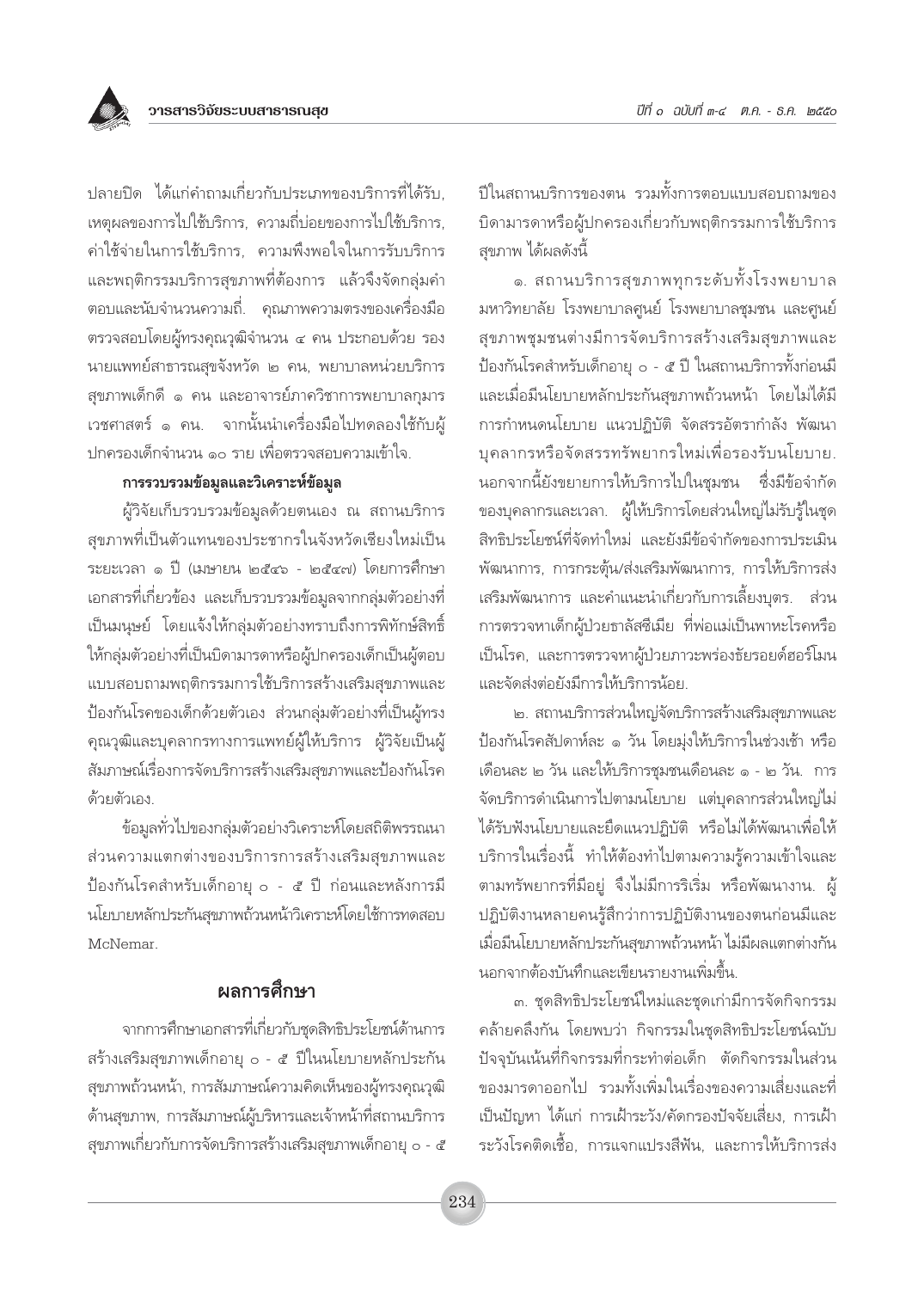เสริมภาวะโภชนาการ

้๔. ผู้ที่ให้บริการที่คลินิกเด็กดีมีทั้งแพทย์พยาบาลวิชาชีพ พยาบาลเทคนิค ผู้ช่วยพยาบาล และพนักงานผู้ช่วย <sup>โ</sup>ดย ึประเภทและจำนวนแตกต่างกันในแต่ละสถานบริการ, การ ้จัดบริการส่วนใหญ่จะให้ผู้ช่วยพยาบาล พนักงานผู้ช่วยหรือ พยาบาลเทคนิค เป็นผู้ลงทะเบียนเด็ก, ชั่งน้ำหนัก, วัดความ ยาวหรือส่วนสูง, วัดเส้นรอบศีรษะ, และ พยาบาลเทคนิคหรือ พยาบาลวิชาชีพเป็นผู้ฉีดวัคซีน, ประเมินพัฒนาการ, ให้คำ แนะนำ และบันทึกข้อมูลการมารับบริการในสมุดคู่มือสุขภาพ ้แม่และเด็กเพื่อให้บิดามารดาเก็บไว้ ซึ่งการบันทึกข้อมูลเกี่ยว ้กับสุขภาวะ, การเจริญเติบโตและพัฒนาการเด็ก จึงไม่ค่อย สมบูรณ์ ไม่อาจใช้เปรียบเทียบข้อมูลในแต่ละช่วงเวลาได้. การบันทึกข้อมูลมุ่งเน้นชื่อผู้มารับบริการ และการนัดหมายใน ครั้งต่อไป. ในโรงพยาบาลชุมชนมีการประสานกับอาสาสมัคร หมู่บ้านให้ไปเตือนบิดามารดาผู้ปกครองนำเด็กมารับบริการ ์ตามนัด. แพทย์ให้บริการการตรวจร่างกาย. การประเมิน พัฒนาการ, การบันทึกผลการตรวจ และการให้คำแนะนำ, ส่วนการเฝ้าระวังทันตสุขภาพทำโดยทันตแพทย์หรือทันตนามัย. ผู้ปฏิบัติงานส่วนใหญ่ไม่ได้รับรู้เกี่ยวกับชุดสิทธิประโยชน์ ี สำหรับเด็กที่จัดทำขึ้นใหม่ ยังให้บริการเช่นที่เคยปฏิบัติ. สถานบริการสุขภาพในสังกัดกระทรวงสาธารณสุขเน้นที่การ ู้บันทึกข้อมูลในสมุดคู่มือสุขภาพแม่และเด็ก (เล่มสีชมพู) และ ให้คำแนะนำตามคู่มือในเรื่องอาหาร, การดูแลเด็กเมื่อเจ็บป่วย ้และการส่งเสริมพัฒนาการ

ึ ๕. การประเมินพัฒนาการส่วนใหญ่ทำอย่างง่าย ๆ โดย ้สอบถามบิดามารดาเกี่ยวกับพฤติกรรมบุตรตามที่แจ้งในสมุด สุขภาพแม่และเด็ก, ซึ่งไม่มีการประเมินเด็กเต็มรูปแบบ ยกเว้นเมื่อสงสัยว่าผิดปรกติ หรือในสถานบริการบางแห่งอาจ ส่งต่อให้แพทย์ หรือพยาบาลที่ผ่านการอบรมเป็นผู้ประเมิน โดยใช้ Developmental Screening Inventory หรือส่ง ์ ต่อไปยังสถานบริการเฉพาะทาง เช่น ไปที่สถาบันส่งเสริม ู้ พัฒนาการเด็กภาคเหนือ. ความรู้ของบุคลากรผู้ปฏิบัติงานใน เรื่องการสร้างเสริมพัฒนาการตามวัยยังมีจำกัด เนื่องจากผู้ ปฏิบัติงานบางแห่งต้องมีการหมุนเวียนเพราะมีภาระงานหลาย ด้าน. ผู้ปฏิบัติงานที่เป็นพยาบาลบางคนต้องการการพัฒนา ์ ความรู้ในเรื่องนี้เพื่อให้สามารถทำงานได้อย่างมั่นใจ.

ิ ๖. การส่งเสริมพัฒนาการเด็กในสถานบริการบางแห่งมี การจัดมุมเฉพาะกิจส่งเสริมพัฒนาการ เช่น มีโทรทัศน์, วีดิทัศน์ ู้ เกี่ยวกับพัฒนาการเด็ก วิธีการเลี้ยงดูเด็ก, มีหนังสือ แผ่นพับ ให้ความรู้, มีของเล่น โดยให้เด็กและผู้ปกครองเล่นกันเอง ึ่หรือศึกษากันเอง, แต่สภาพและจำนวนของมีความแตกต่างกัน, สถานบริการบางแห่งติดโปสเตอร์ให้ความรู้ ซึ่งเปลี่ยนใหม่ไม่ ปอยนัก.

ิ ๗. การให้คำแนะนำบิดามารดาเกี่ยวกับวิธีการดูแล สุขภาพเด็ก หรือการสร้างเสริมพัฒนาการเด็ก ไม่มีคู่มือหรือ ึ กำหนดมาตรฐานกำกับ และใช้เวลาในการพูดคุย สอบถาม ึ หรือตอบคำถามค่อนข้างน้อย ประกอบกับบิดามารดาเด็กไม่ ค่อยมีดำถาม

 $\,$ ๘. การออกให้บริการสร้างเสริมสุขภาพและป้องกันโรคใน ู้ ชุมชน มักไปที่โรงเรียน หรือนัดหมายผู้ใหญ่บ้าน แต่ไม่ได้ ู้ ไปให้บริการสม่ำเสมอตามกำหนดเนื่องด้วยมีบุคลากรจำกัด เเละต้องปฏิบัติภารกิจอื่น ซึ่งถ้าออกไปให้บริการแล้ว ก็ไม่มีผู้ อยู่ปฏิบัติงานในสถานบริการ.

์๙. พฤติกรรมการใช้บริการก่อนมื่นโยบายหลักประกัน สุขภาพถ้วนหน้า พบว่าผู้ที่พาเด็กมารับบริการส่วนใหญ่เป็น มารดา ซึ่งมือาชีพทั้งรับจ้าง แม่บ้าน และรับราชการ, เด็กที่มา  $\frac{1}{2}$ รับบริการมีทุกช่วงอายุใน  $\circ$  - ๕ ปี, มารับบริการตามนัด. ำการที่ผู้ปกครองเลือกใช้บริการที่โรงพยาบาลที่ศึกษานี้ เพราะ ว่าเด็กคลอดที่นี่ และสถานที่อยู่ใกล้บ้านหรือที่ทำงาน. ับริการส่วนใหญ่ที่ได้รับคือ ชั่งน้ำหนักตัว วัดส่วนสูง และรับ ู้ วัคซีน. ส่วนการประเมินพัฒนาการ, การได้รับคำแนะนำใน ำการดูแลเด็ก, และการได้รับคำแนะนำเกี่ยวกับการส่งเสริม และกระตุ้นพัฒนาการยังมีน้อย. ความพึ่งพอใจต่อบริการที่ ู้ได้รับในระดับมากร้อยละ ๕๕.๙. ส่วนพฤติกรรมการใช้ ึ บริการภายหลังการมีนโยบายหลักประกันสุขภาพถ้วนหน้า <sup>ไ</sup>ม่ เเตกต่างจากเดิมมากนัก, เเต่มีจำนวนบิดามารดาที่มีความพึง ้พอใจบริการในระดับมากเพิ่มขึ้นร้อยละ ∞∣.๑ และร้อยละ ์๕๓.๓ มีความพึ่งพอใจบริการเหมือนก่อนมีนโยบายหลัก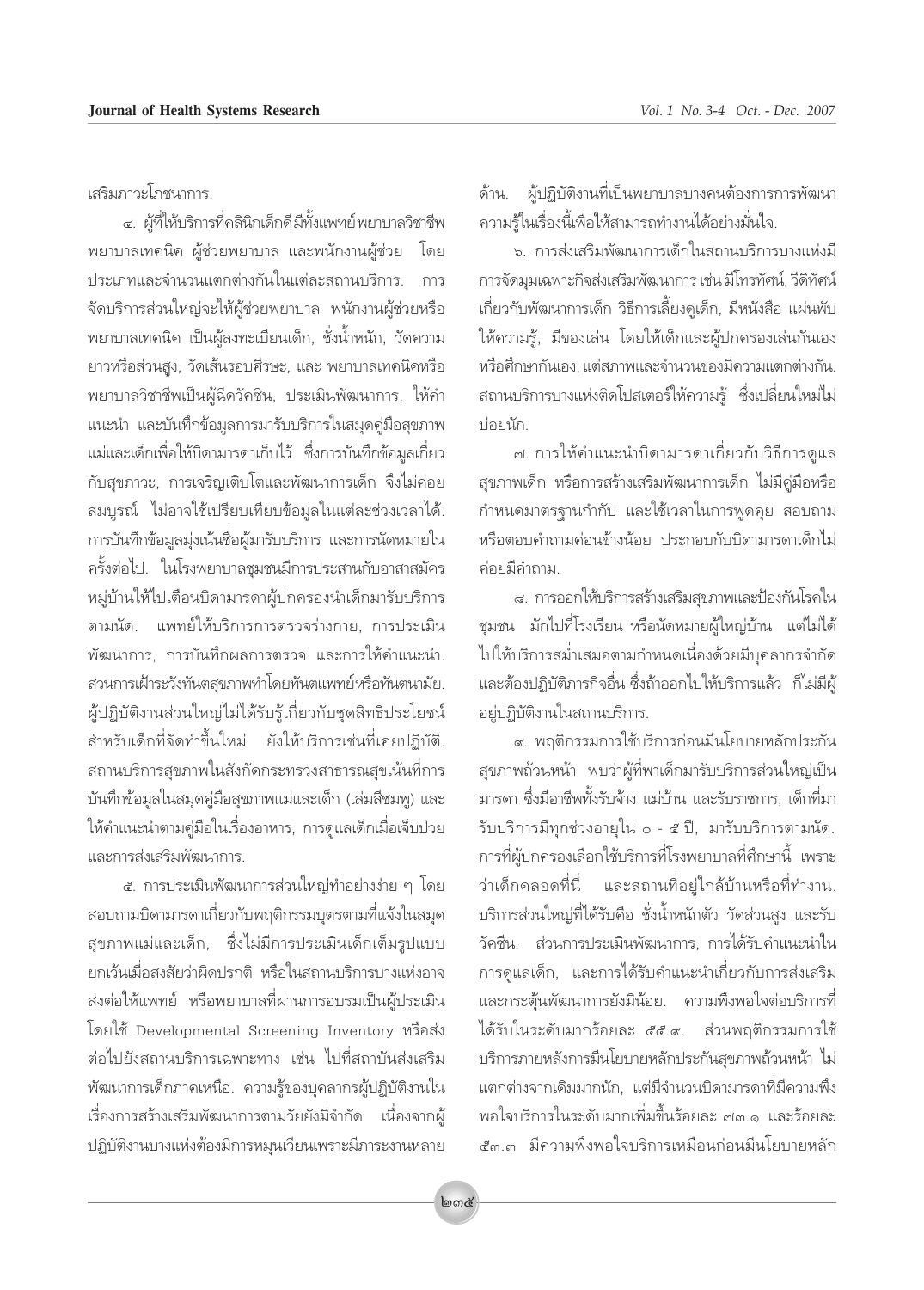

ประกันสุขภาพถ้วนหน้า. ความแตกต่างระหว่างก่อนมีและ มีนโยบายฯ ที่มีนัยสำคัญทางสถิติ (ค่าพี < o.oo๑) ได้แก่ การรับบริการวัดส่วนสูง, การได้รับวัคซีน, การส่งเสริม ้พัฒนาการ, การประเมินภาวะสุขภาพ, และการได้รับคำ แนะนำในการดูแลเด็ก.

# วิจารณ์

## การจัดบริการสร้างเสริมสุขภาพและป้องกันโรค

การสร้างเสริมสุขภาพและป้องกันโรคสำหรับเด็กอายุ ๐ -ี่ ๕ ปี เป็นบริการทางสุขภาพที่รัฐพึงต้องจัดให้แก่เด็กทั้งใน สถานบริการและในชุมชนอย่างครอบคลุมทุกกิจกรรม. จาก ผลการศึกษาและการสังเกตของผู้วิจัย พบว่าการจัดบริการ สร้างเสริมสุขภาพและป้องกันโรคสำหรับเด็กกลุ่มนี้ยังไม่ ้ครอบคลุมกิจกรรมในชุดสิทธิประโยชน์ใหม่. ทั้งนี้อาจเนื่องมา ิจากเหตุผลที่ว่าสถานบริการสุขภาพส่วนใหญ่ทั้งก่อนมีและ เมื่อมีนโยบายหลักประกันสุขภาพถ้วนหน้า ไม่มีการกำหนด นโยบายฯไว้เป็นลายลักษณ์อักษร, รวมทั้งหลังมีนโยบายหลัก ประกันสุขภาพถ้วนหน้าแล้ว ไม่มีการปรับโครงสร้างการให้ บริการ, การจัดบุคลากร, การจัดสรรทรัพยากร เพื่อรองรับ งานโดยเฉพาะ, บุคลากรผู้ปฏิบัติไม่ได้รับทราบนโยบายและ การมอบหมายงานจากผู้บริหาร จึงไม่ได้ยึดถือเป็นแนวปฏิบัติ. ้นอกจากนั้น ภาวะพร่องความรู้ ความเข้าใจ และประสบการณ์ เกี่ยวกับการสร้างเสริมสุขภาพเด็ก ประกอบกับจำนวนของผู้ ปฏิบัติมีจำกัดเมื่อเทียบกับผู้รับบริการ จึงมีภาระงานมากส่ง ผลให้เกิดความเครียดและเหนื่อยล้า. อีกสาเหตุหนึ่งอาจเป็น เพราะการบริการสร้างเสริมสุขภาพเด็กเป็นบริการที่เจ้าหน้าที่ ปฏิบัติซ้ำ ๆ ต่อเนื่องเป็นระยะเวลานาน จึงอาจขาดความ ิตระหนักเมื่อมีการเปลี่ยนแปลงฉับพลัน. เหตุผลที่สำคัญอีก ประการหนึ่งคือ จำนวนบุคลากรผู้ให้บริการมีความรู้ความ ชำนาญเฉพาะด้านนี้ค่อนข้างจำกัด ทำให้ไม่สามารถจัดบริการฯ ได้ครบตามที่ชุดสิทธิประโยชน์กำหนดไว้.

# ชุดสิทธิประโยชน์ด้านการสร้างเสริมสุขภาพและ ป้องกันโรค

จากการศึกษาเอกสารเกี่ยวกับกิจกรรมในชุดสิทธิ ประโยชน์ด้านการสร้างเสริมสุขภาพและป้องกันโรคสำหรับ เด็กอายุ ๐ - ๕ ปี ทั้งก่อนมีและเมื่อมีนโยบายหลักประกัน สุขภาพพบว่าคล้ายคลึงกัน. ชุดสิทธิประโยชน์ฉบับปัจจุบัน เน้นกิจกรรมต่อเด็กโดยตรง และเพิ่มการให้บริการในชุมชน รวมทั้งเพิ่มเติมรายละเอียดกิจกรรมในเรื่องที่มีความเสี่ยงและ ที่เป็นปัญหาสาธารณสุข เช่น การเฝ้าระวังโรคติดเชื้อ, โรค ติดต่อเฉียบพลัน. การตรวจภาวะพร่องธัยรอยด์ฮอร์โมนและ ส่งต่อในรายที่มีข้อบ่งชี้, รวมทั้งการจัดมุมบริการเฉพาะเป็น ศูนย์พัฒนาโภชนาการและทันตสภาพ (Nutrition Dental Development Center; NDDC) ในสถานบริการสุขภาพ<sup>(๒)</sup>. เมื่อเปรียบเทียบชดสิทธิประโยชน์ฉบับใหม่ของไทยกับของ ต่างประเทศ พบว่ามีความคล้ายกัน: ทั้งในสหราชอาณาจักร และประเทศสหรัฐอเมริกามีการซักประวัติครอบครัว และ ประวัติพันธุกรรม, การประเมินสายตาและการได้ยินเป็นระยะ, การประเมินปฏิสัมพันธ์ระหว่างมารดากับทารก, รวมทั้งการให้ คำแนะนำสำหรับบิดามารดาในการดูแลเด็กในแต่ละช่วงอายุ ในเรื่องอาหาร, การดูแลฟันและช่องปาก, การป้องกันอุบัติเหตุ และการส่งเสริมพัฒนาการในแต่ละช่วงอายุ, รวมทั้งการเสริม สร้างศักยภาพบิดามารดาในการเลี้ยงดู<sup>(๕,๖)</sup> ซึ่งกิจกรรมดังกล่าว สอดคล้องกับข้อแนะนำของราชวิทยาลัยกุมารแพทย์แห่ง ประเทศไทยปี๒๕๔๔ $^{\scriptscriptstyle(n)}$  และสอดคล้องกับที่ผู้ทรงคุณวุฒิให้ ข้อคิดเห็น. นอกจากนี้ผู้ทรงคุณวุฒิอีกคนหนึ่งเสนอให้เพิ่ม <u> บริการประเมินภาวะอัตตาวรณ์ในช่วงวัยนี้ด้วย </u>

# การใช้บริการสุขภาพ

<sub>ิ</sub>การสร้างเสริมสุขภาพและป้องกันโรคให้แก่เด็กเป็นสิ่งที่ ผู้ให้บริการในระบบสุขภาพจะต้องแนะนำบิดามารดาหรือผู้ ีปกครองเด็กให้เห็นเป็นเรื่องที่สำคัญ จำเป็น และเป็น ประโยชน์ต่อบุตร รวมทั้งการปฏิบัติกระทำได้ประการหนึ่งคือ การพาเด็กไปรับบริการที่คลินิกเด็กสุขภาพดีโดยไม่เสียค่าใช้จ่าย กระตุ้นให้บิดามารดาซึ่งมีความรักและห่วงใยบุตรเป็นพื้นฐาน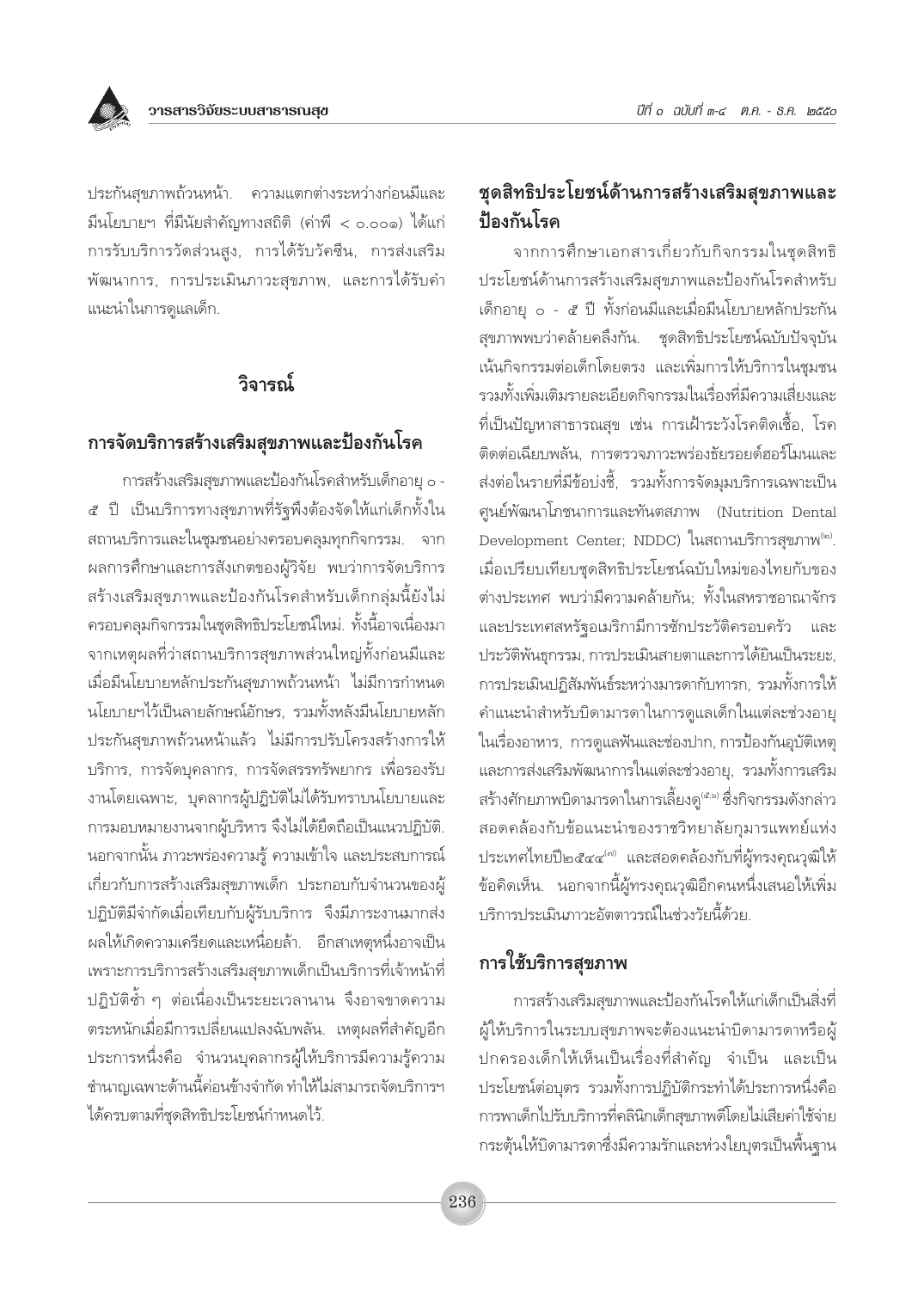สำคัญ เกิดความต้องการที่จะใช้บริการ. การไปใช้บริการดัง ึกล่าวหากไปสถานบริการที่เด็กมีชื่อขึ้นทะเบียนไว้จะได้รับ ู้ บริการโดยไม่เสียค่าใช้จ่าย แต่จะใช้บริการต่อเนื่องหรือไม่ขึ้น ือยู่กับปัจจัยด้านบิดามารดา สถานที่ให้บริการ บริการที่ได้รับ และผู้ให้บริการ. นอกจากนี้พฤติกรรมการใช้บริการของผู้ ้ บริโภคซึ่งในการศึกษานี้หมายถึงบิดามารดาหรือผู้ปกครองยัง ู้ขึ้นอยู่กับปัจจัยต่าง ๆ เช่น ปัจจัยนำ ประกอบด้วย อายุ และ ระดับการศึกษา, ปัจจัยสนับสนุน ได้แก่ รายได้ครอบครัว สิทธิประโยชน์ในการรักษาพยาบาล และค่าใช้จ่ายในการรักษา ู้พยาบาล, ปัจจัยด้านความจำเป็นในการรับบริการ, ปัจจัยด้าน ์ ความพึ่งพอใจของบิดามารดาหรือผู้ปกครอง ซึ่งขึ้นอยู่กับ ้อัธยาศัย, ความเอาใจใส่ของเจ้าหน้าที่ และคุณภาพของ บริการ <sup>(๘)</sup>. ดังนั้นจึงพบว่าพฤติกรรมการใช้บริการสร้างเสริมสุข ภาพและป้องกันโรคของเด็กอายุ o - ๕ ปี ไม่มีการเปลี่ยนแปลง มากนักหลังจากมีนโยบายหลักประกันสุขภาพถ้วนหน้า *เ*พราะ ้ บิดามารดามีความพึ่งพอใจต่อบริการในระดับมากมีจำนวน เพิ่มขึ้น เนื่องจากบิดามารดาหรือผู้ปกครองส่วนใหญ่พาเด็ก ู้ ไปรับบริการยังโรงพยาบาลที่เด็กเกิดซึ่งอยู่ใกล้บ้านและเป็น ิสถานบริการสุขภาพที่เด็กได้รับสิทธิประโยชน์. การที่บิดา มารดาเด็กมีความพึ่งพอใจต่อบริการที่ได้รับเหมือนก่อนมีและ เมื่อมีนโยบายหลักประกันสขภาพถ้วนหน้า เนื่องจากการจัด ึ บริการส่วนใหญ่มีลักษณะพื้นฐานเช่นเดียวกันในทุกสถานบริการ ์ ดังนั้นหากต้องมีการเสียค่าใช้จ่ายในการรับบริการที่ตนพึง พอใจบ้างหรือค่าใช้จ่ายจำนวนไม่มากนัก บิดามารดาหรือผู้ ้ปกครองจำนวนหนึ่งจึงยินดีที่จะจ่ายค่ารับบริการเอง.

## ์<br>ข้อคิดเห็นที่ได้จากการวิจัย

๑. ผู้บริหารและผู้ปฏิบัติงานในสถานบริการสุขภาพยังไม่ ดื่นตัวต่อการปรับบริการเพื่อตอบสนองนโยบายสร้างเสริมสุข ภาพและป้องกันโรคภายใต้นโยบายหลักประกันสุขภาพเท่าที่ควร เเละส่วนใหญ่ไม่มีความรู้เกี่ยวกับชุดสิทธิประโยชน์ที่จัดทำ ใหม่.

๒. ผู้ให้บริการยังทำการประเมินพัฒนาการหรือกระตุ้น พัฒนาการน้อยอาจเนื่องจากข้อจำกัดในความรู้ ทักษะ อุปกรณ์/ เครื่องมือ เวลา และการสนับสนุนจากผู้บริหาร.

๓. การสร้างเสริมสุขภาพและป้องกันโรคในเด็ก ต้องทำ ือย่างสม่ำเสมอและต่อเนื่องโดยบิดามารดา พี่เลี้ยง ครูอนุบาล ้และผู้ดูแลเด็ก ซึ่งบุคคลเหล่านี้ควรได้รับการแนะนำจาก บุคลากรที่มีความรู้และทักษะเกี่ยวกับวิธีการสร้างเสริมสุข ภาพเด็ก

#### ข้อเสนอแนะเชิงนโยบาย

๑. ควรพัฒนาชุดสิทธิประโยชน์ด้านการสร้างเสริมสุขภาพ ้เด็กอายุ ๐ - ๕ ปีให้ครอบคลุมและสมบูรณ์ยิ่งขึ้น.

ิ๒. ควรกำหนดนโยบาย และจัดทำค่มือ หรือแนวปฏิบัติ ู้เกี่ยวกับการจัดบริการสร้างเสริมสุขภาพและป้องกันโรค สำหรับเด็ก และส่งเสริมให้เกิดความรู้ ความเข้าใจ และปฏิบัติ ในแนวทางเดียวกัน.

๓. ควรพัฒนาบุคลากรสุขภาพให้สนใจและรับผิดชอบ ึ่งานการสร้างเสริมสุขภาพและป้องกันโรคสำหรับเด็ก และให้มี ึ ความรู้ ความเข้าใจ ทักษะ และสมรรถนะ เพื่อสามารถปฏิบัติ งานได้อย่างเต็มตามศักยภาพ.

๔. ควรเพิ่มตำแหน่ง/อัตรากำลังบุคลากรที่รับผิดชอบงาน สร้างเสริมสขภาพและป้องกันโรคสำหรับเด็กให้เพียงพอ กับ ์ ความรับผิดชอบอย่างครอบคลุมพื้นที่ พร้อมทั้งจัดสรรงบ ประมาณครุภัณฑ์ สื่อที่จำเป็นเพื่อสนับสนุนงานสร้างเสริมสุข <u>ภาพและป้องกันโรค.</u>

ึ้ะ. ควรเผยแพร่ความรู้แก่ประชาชน ชุมชน และองค์กร ู บริหารส่วนท้องถิ่น เรื่องการสร้างเสริมสุขภาพและป้องกันโรค สำหรับเด็กอายุ ๐ - ๕ ปี และให้มีส่วนร่วมในการทำกิจกรรม เพื่อเสริมสร้างสุขภาพเด็ก.

## กิตติกรรม**ูเ** |ระกาศ

*ุบุคลากรสุขภาพเป็นผู้ให้ข้อมูลและประสานการรวบรวม ข้อมูล. ผู้ปกครองเด็กได้ให้ความร่วมมือในการศึกษาเป็นอย่างดี.*  $\AA$ ทรงคุณวุฒิ และคณะกรรมการประสานงานวิชาการ โดยเฉพาะ  $\tilde{\tau}$ องศาสตราจารย์ นายแพทย์ จิรุตม์ ศรีรัตนบัลล์ ได้ให้ข้อคิด *‡ÀÁπ∑'ˇªìπª√–'¬™πå·≈–"Àâ°"√ π—∫ ππ°"√¥"‡π'πß"π. 𓬷æ∑¬å ÿ*  $\widehat{n}$ สิต วรรธนัจฉริยา และ ทันตแพทย์ ดร. สุรสีห์ วิศรุตรัตน์ ให้ คำปรึกษา.. งานวิจัยชิ้นนี้ได้รับงบประมาณจากสถาบันวิจัยระบบ